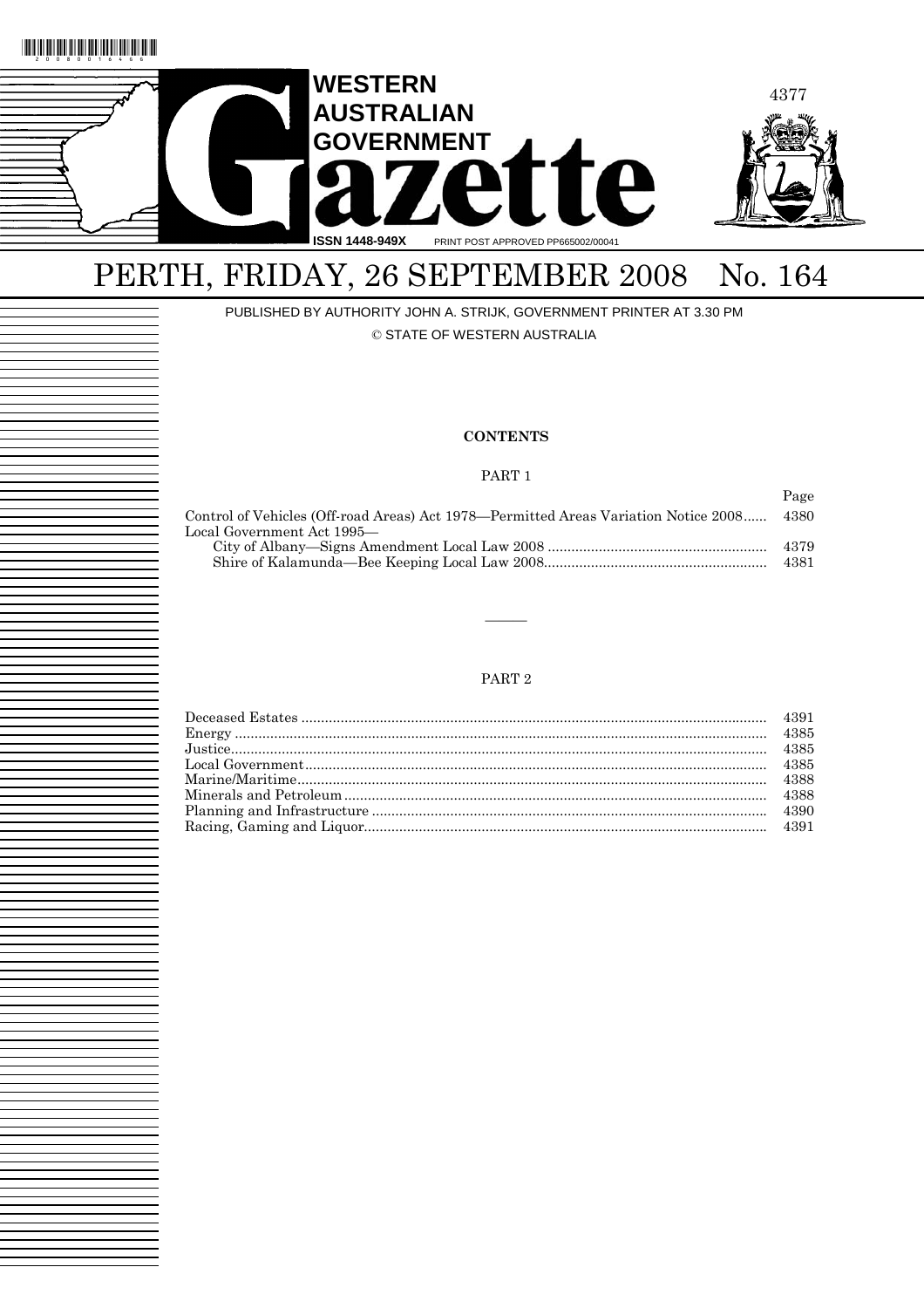## **IMPORTANT COPYRIGHT NOTICE**

© State of Western Australia

This work is copyright. Apart from any use as permitted under the *Copyright Act 1968*, no part may be reproduced by any process without written permission from the Attorney General for Western Australia. Inquiries in the first instance should be directed to the Government Printer, State Law Publisher, 10 William St, Perth 6000.

## **PUBLISHING DETAILS**

The Western Australian *Government Gazette* is published by State Law Publisher for the State of Western Australia on Tuesday and Friday of each week unless disrupted by Public Holidays or unforeseen circumstances.

Special *Government Gazettes* containing notices of an urgent or particular nature are published periodically.

The following guidelines should be followed to ensure publication in the *Government Gazette*.

- Material submitted to the Executive Council prior to gazettal will require a copy of the signed Executive Council Minute Paper and in some cases the Parliamentary Counsel's Certificate.
- Copy must be lodged with the Sales and Editorial Section, State Law Publisher no later than 12 noon on Wednesday (Friday edition) or 12 noon on Friday (Tuesday edition).

Delivery address: State Law Publisher Ground Floor, 10 William St. Perth, 6000 Telephone: 9321 7688 Fax: 9321 7536

- Inquiries regarding publication of notices can be directed to the Editor on (08) 9426 0010.
- Lengthy or complicated notices should be forwarded early to allow for preparation. Failure to observe this request could result in the notice being held over.

If it is necessary through isolation or urgency to fax copy, confirmation is not required by post. *If original copy is forwarded later and published, the cost will be borne by the advertiser.* 

# **ADVERTISING RATES AND PAYMENTS**

EFFECTIVE FROM 1 JULY 2008 (Prices include GST).

Deceased Estate notices, (per estate)—\$25.60

Real Estate and Business Agents and Finance Brokers Licences, (per notice)—\$59.70

Other articles in Public Notices Section—\$59.70 minimum charge (except items of an exceptionally large nature. In these instances arrangements will be made for pricing the notice at time of lodging).

All other Notices

Per Column Centimetre—\$11.95

Bulk Notices—\$218.20 per page

Clients who have an account will only be invoiced for charges over \$50.

For charges under \$50, clients will need to supply credit card details at time of lodging notice (i.e. notice under 5cm would not be invoiced).

Clients without an account will need to supply credit card details or pay at time of lodging the notice.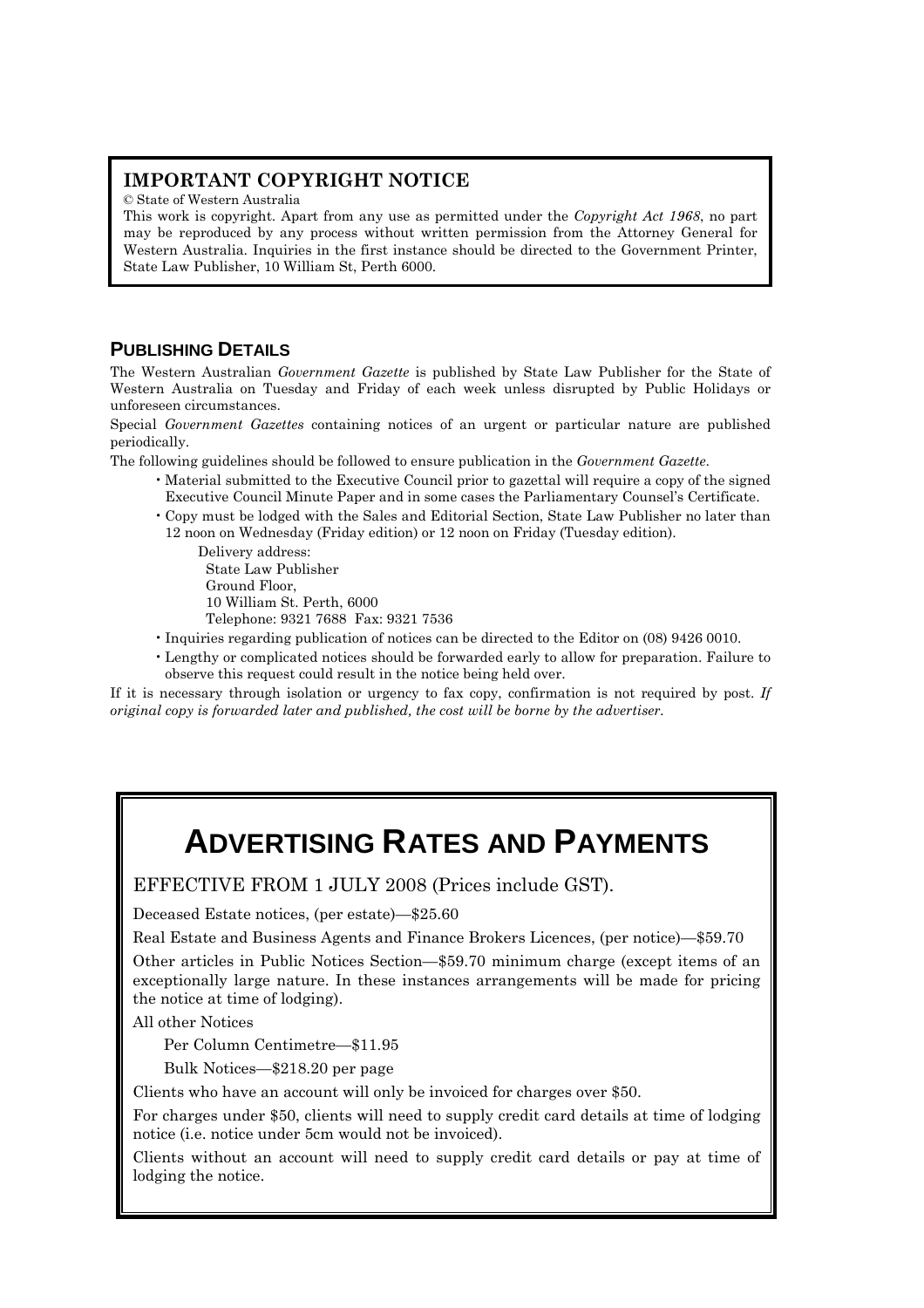# **— PART 1 —**

## **LOCAL GOVERNMENT**

**LG301\*** 

### **LOCAL GOVERNMENT ACT 1995**

*City of Albany* 

### SIGNS AMENDMENT LOCAL LAW 2008

Under the powers conferred by the *Local Government Act 1995* and under all other powers enabling it, the Council of the City Of Albany resolved on 15 July 2008 to make the following local law.

### **Title**

1. This local law may be cited as the *City of Albany Signs Amendment Local Law 2008.*

## **Operation**

2. This local law will come into operation on the fourteenth day after the day on which it is published in the *Government Gazette.*

### **Principal Local Law**

3. In this local law, the *City of Albany Signs Local Law 2006* as published in the *Government Gazette* on 23 February 2007 is referred to as the principal local law.

### **Principal Local Law Amendment**

4. The principal local law is amended as described below—

- 4.1 In Clause 12 insert the words ", or as a condition imposed on a licence, the period of the licence shall be for a maximum of three years and during that period" immediately after the word "law" in Clause 12.
- 4.2 Immediately following Clause 12 and before Clause 13 insert the following new Clause 12A—

## **"Renewal**

- 12A. Prior to the expiry of a licence, the licensee may apply for the renewal of a licence without having to resubmit details required at the time of the initial application providing there is no substantial change to the operation of the activity and any associated facilities."
- 4.3 Immediately following Clause 14 and before Clause 15 insert the following new Clause 14A and Clause 14B—

## **"Variation of sign licence**

- 14A. (1) Where an application for a licence has been approved subject to conditions, or where a licence is to be taken to be subject to conditions under this local law, the licensee shall comply with each of those conditions.
	- (2) The local government may vary the conditions of a licence, and the licensee shall comply with those conditions as varied.
- 14B. (1) A licensee may apply in writing to the local government to amend any of the conditions of the licence.
	- (2) The local government may, in respect of an application under subclause (1)—
		- (a) amend the licence, either in accordance with the application or otherwise as it sees fit; or
		- (b) decline to amend the licence.
	- (3) The local government may, at any time, amend any of the conditions of the licence.
	- (4) If the local government amends a licence under this clause, it is to notify the licensee in writing of the amendment as soon as practicable after the amendment is made and, unless otherwise specified in the amendment, the amended condition of the licence applies from the date of the notification.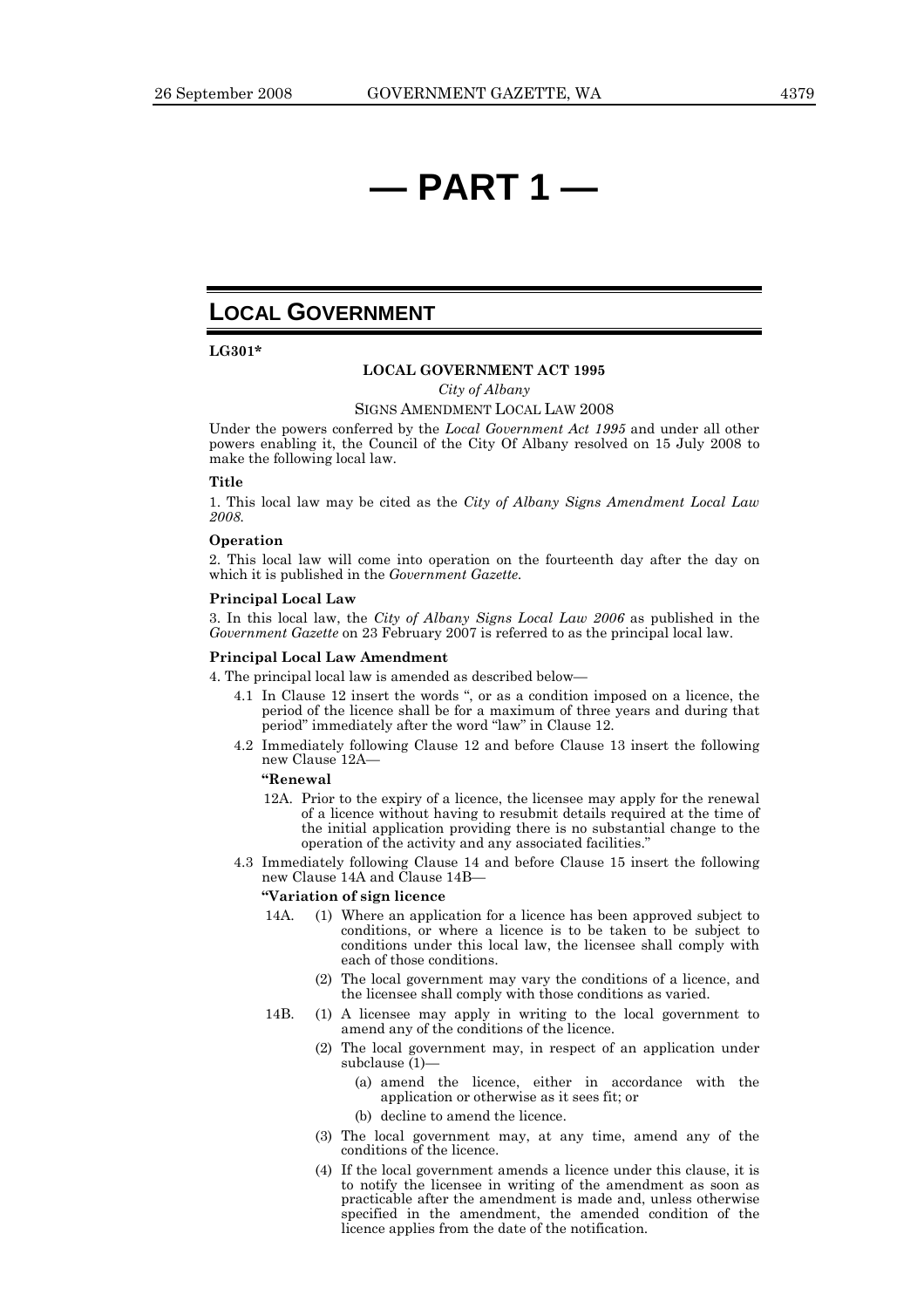(5) If the local government amends a licence otherwise than in accordance with an application from the licensee, it is, as soon as practicable after the decision to amend is made, to give to the licensee written notice of, and written reasons for, its decision to amend."

Dated this 26th day of August 2008.

The Common Seal of the City of Albany was affixed by authority of a resolution of the Council in the presence of—

————

ANDREW HAMMOND, Chief Executive Officer. MILTON EVANS, JP, Mayor.

**LG302\*** 

Control of Vehicles (Off-road Areas) Act 1978

———————————

## **Permitted Areas Variation Notice 2008**

Made by the Minister under section 12 with the consent of the Governor in Executive Council.

## **1. Citation**

This notice is the *Permitted Areas Variation Notice 2008*.

## **2. Commencement**

 The declaration effected by this notice comes into operation on the day after the day on which the notice is published in the *Gazette.*

## **3. The principal notice**

 This declaration varies the *Notice Declaring Permitted Areas* made under the *Control of Vehicles (Off-road Areas) Act 1978* and published in the *Gazette* of 19 October 1979 p. 3283-4.

## **4. The principal notice varied**

 It is declared that the notice described in clause 3 is varied in the Schedule to that notice under the column headed "Class or Kind of Vehicle or Manner of Use Thereof " by deleting the item 5 entry in that column and inserting instead —

Motorcycles generally ".

## LJILJANNA RAVLICH, Minister for Local Government.

With the consent of His Excellency the Governor,

M. C. WAUCHOPE, Clerk of the Executive Council.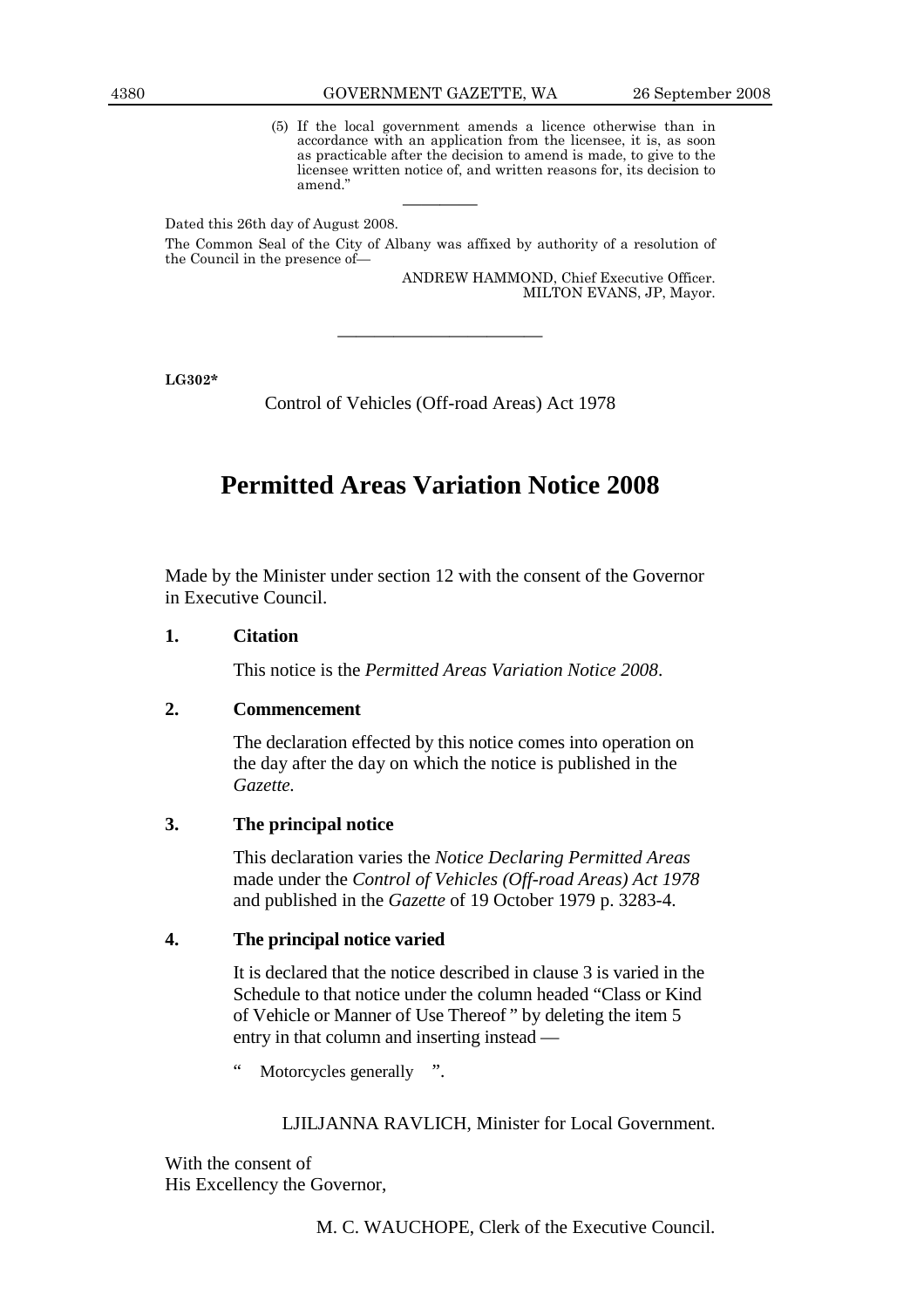## **LG303\***

## **LOCAL GOVERNMENT ACT 1995**

*Shire of Kalamunda*  BEE KEEPING LOCAL LAW 2008

### Table of Contents

## **PART 1—PRELIMINARY**

- 1.1 Citation
- 1.2 Application
- 1.3 Commencement
- 1.4 Repeal
- 1.5 Interpretation
- 1.6 Permit fees and charges

## **PART 2—BEE KEEPING**

- 2.1 Permit required to keep bees
- 2.2 Application for a permit
- 2.3 Determination of application
- 2.4 Conditions of approval
- 2.5 Variation or cancellation of permit and conditions
- 2.6 Permit holder to notify of cessation of registration or keeping of bees
- 2.7 Permit not transferable
- 2.8 Nuisance
- 2.9 Notice to remove bees

## **PART 3—OFFENCES AND PENALTIES**

- 3.1 Offences and penalties
- 3.2 Modified penalties
- 3.3 Form of notices
- 3.4 Objections and appeals

## **SCHEDULE—PRESCRIBED OFFENCES**

————

## **LOCAL GOVERNMENT ACT 1995**

*Shire of Kalamunda* 

### BEE KEEPING LOCAL LAW 2008

Under the powers conferred by the *Local Government Act 1995* and under all other powers enabling it, the Council of the Shire of Kalamunda resolved on 18 August 2008 to make the following local law.

## **PART 1—PRELIMINARY**

## **1.1 Citation**

This local law may be cited as the *Shire of Kalamunda Bee Keeping Local Law 2008*.

## **1.2 Application**

This local law shall apply throughout the district of the Shire of Kalamunda.

## **1.3 Commencement**

This local law will come into operation on the fourteenth day after the day on which it is published in the *Government Gazette*.

## **1.4 Repeal**

The *Shire of Kalamunda Local Law Relating to Bee Keeping* published in the *Government Gazette* of 17 November 1998 is repealed.

## **1.5 Interpretation**

In this local law, unless the context otherwise requires—

**"Act"** means the *Local Government Act 1995;*

**"bee hive"** means a hive standing alone or any 2 or more hives standing in a group;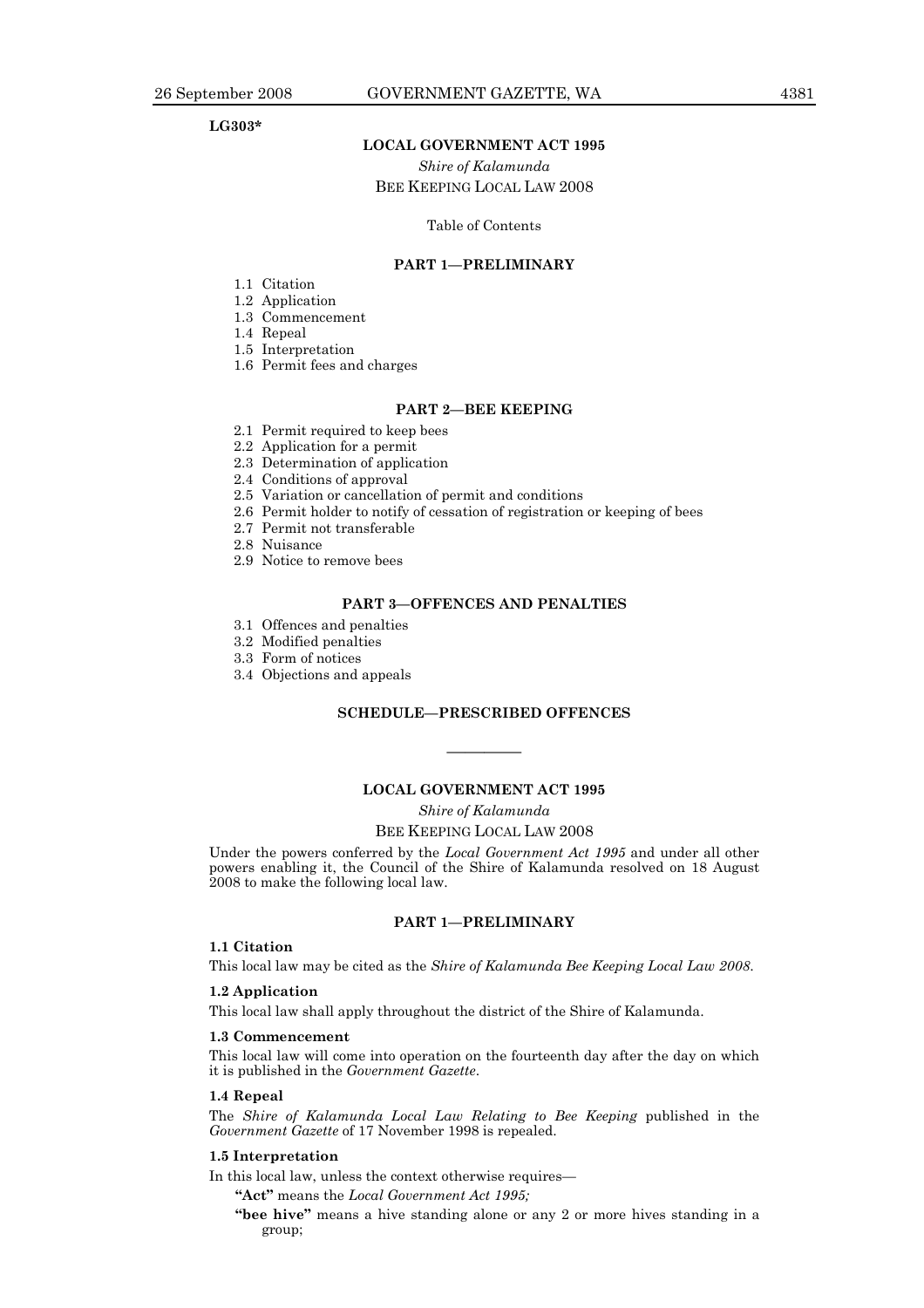**"bee nest"** means a structure, container or object used by feral bees;

**"Crown land"** has the meaning given to it in the *Forest Management Regulations 1993*;

**"district"** means the district of the local government;

- **"local government"** means the Shire of Kalamunda;
- "**permit**" means a permit issued under this local law;

**"permit holder"** means a person who holds a valid permit; and

**"residential"** means any land zoned Residential, Residential Bushland or Urban Development under the Shire of Kalamunda District Planning Scheme.

### **1.6 Permit fees and charges**

All permit fees and charges applicable under this local law shall be as determined by the local government from time to time, in accordance with sections 6.16—6.19 of the Act.

## **PART 2—BEE KEEPING**

### **2.1 Permit required to keep bees**

(1) Subject to the provisions of this clause, a person shall not keep bees or allow bees to be kept on residential land except in accordance with a valid permit issued in relation to the land.

(2) Subclause (1) does not apply where an occupier of land keeps bees on the land—

- (a) for a continuous period not exceeding 8 weeks; and
- (b) for the purpose of pollinating a crop on the land.

(3) An occupier referred to in subclause (2), in keeping bees under that subclause, shall provide a good and sufficient water supply on the land which is readily accessible by the bees.

(4) Subclause (1) does not apply where a person keeps bees on Crown land.

## **2.2 Application for a permit**

An applicant for a permit shall—

- (a) be a person registered as a beekeeper under section 8 of the *Beekeepers Act 1963*;
- (b) provide such details as may be required by the local government;
- (c) apply in the form determined by the local government; and
- (d) pay any application fee imposed and determined by the local government under sections 6.16—6.19 of the Act.

### **2.3 Determination of application**

(1) The local government may—

- (a) refuse to determine an application for a permit which does not comply with clause 2.2;
- (b) approve an application for a permit subject to the conditions referred to in clause 2.4 and to such other conditions as it considers appropriate; or
- (c) refuse to approve an application for a permit.

(2) Where an application for a permit is approved subject to conditions, the permit holder is to comply with those conditions or is to cause those conditions to be complied with.

(3) Where the local government approves an application under subclause (1)(b), it is to issue to the applicant a permit in the form determined by the local government.

(4) A permit is valid from the date of issue unless and until it is cancelled under this local law.

### **2.4 Conditions of approval**

(1) Without limiting the generality of clause 2.3(1)(b), an application for a permit may be approved by the local government subject to the following conditions—

- (a) the provision of a good and sufficient water supply on the land which is readily accessible by the bees on the land;
- (b) each bee hive shall be—
	- (i) kept at a distance specified by the local government from any thoroughfare, public place or boundary of the land; or
	- (ii) located near a screen or other barrier so as to prevent the bees flying low over a thoroughfare, public place or adjoining land;
- (c) no more than 2 bee hives are to be kept on land of less than 2,000 square metres in area; and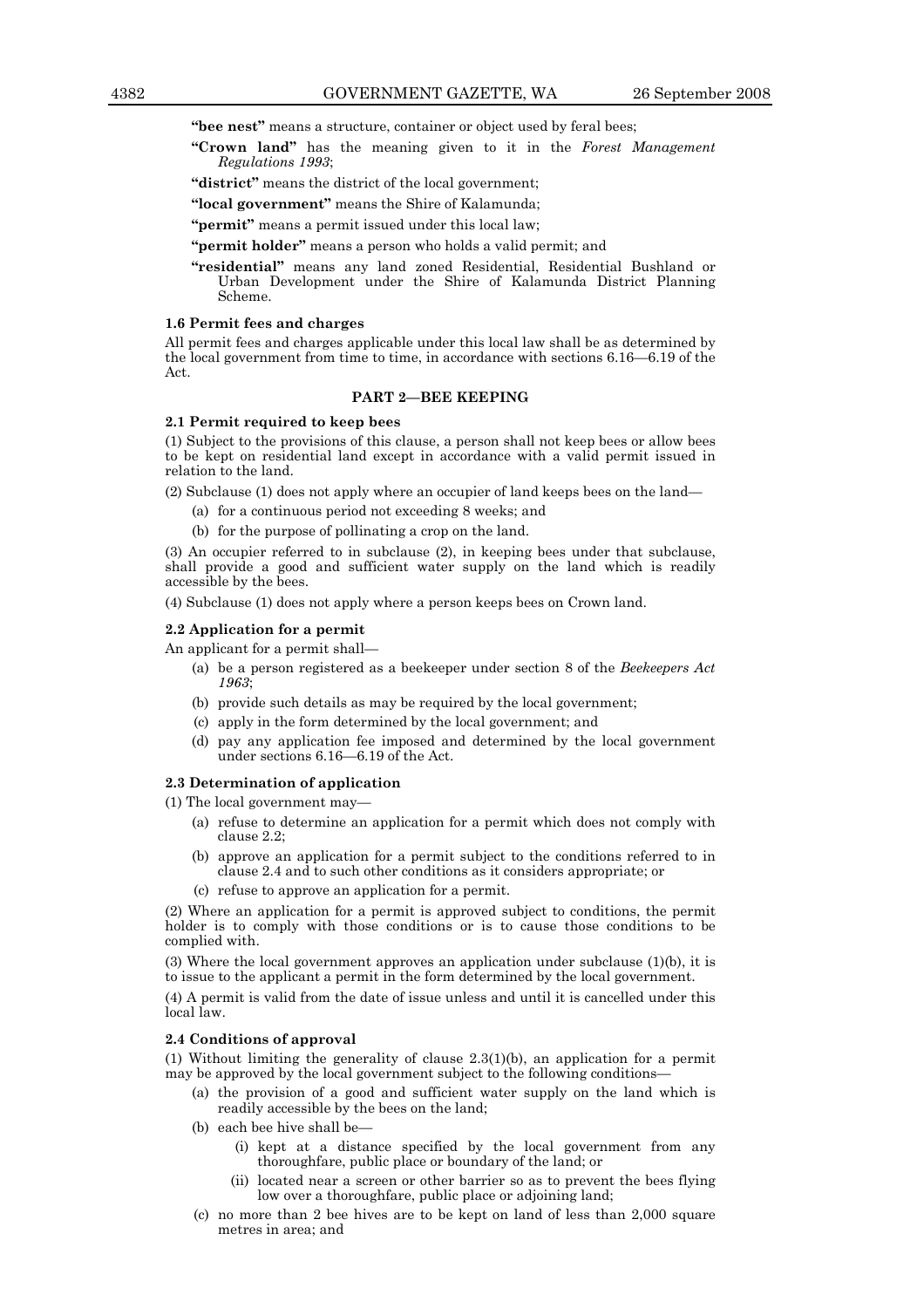(d) no more than 15 bee hives are to be kept on land 2,000 square metres or greater in area.

(2) In respect of a particular application for a permit, the local government may vary any of the conditions referred to in subclause (1).

### **2.5 Variation or cancellation of permit and conditions**

(1) The local government may vary the conditions of a permit after it has been issued.

(2) The local government may cancel a permit on the request of a permit holder to do so.

- (3) Notwithstanding clause 2.9, a permit shall be cancelled on—
	- (a) the permit holder ceasing to be registered as a beekeeper under section 8 of the *Beekeepers Act 1963*; or
	- (b) the expiration of a continuous period of 12 months during which the permit holder has not kept any bees on the land to which the permit relates,

without any action required on the part of the local government.

## **2.6 Permit holder to notify of cessation of registration or keeping of bees**

(1) In this clause a 'permit holder' includes the holder of a permit cancelled by clause 2.5(3).

(2) A permit holder is to notify the local government in writing as soon as practicable after—

- (a) the permit holder ceases to be registered as a beekeeper under section 8 of the *Beekeepers Act 1963;* or
- (b) a continuous period of 12 months passes during which the permit holder has not kept any bees on the land described in her or his permit.

(3) A permit holder shall, within 7 days of the local government giving the permit holder a written notice to do so, provide to the local government-

- (a) written proof of her or his registration as a beekeeper under section 8 of the *Beekeepers Act 1963*;
- (b) in respect of land identified by the local government in its notice, a signed statement as to whether or not he or she has kept bees on the land within the 12 months preceding the date of the notice; or
- (c) both.

### **2.7 Permit not transferable**

A permit is personal to the permit holder and applies only to the land described in the permit.

## **2.8 Nuisance**

A person shall not keep or allow to be kept bees, bee nests, beehives, or any combination of these, on land so as to create a nuisance.

### **2.9 Notice to remove bees**

(1) Whenever in the opinion of the local government a person has contravened any provision of the *Beekeepers Act 1963* or of this local law which relates to the keeping of bees, bee nests or bee hives, the local government may give the permit holder in relation to that land, or if there is no valid permit in relation to that land, an owner or occupier of the land a written notice requiring her or him to remove any bees, bee nests, bee hives, or any combination of these, from the land within the time specified in the notice.

(2) Subject to Division 1 of Part 9 of the Act, on the giving of a notice referred to in subclause (1), any valid permit given by the local government relating to the keeping of bees or bee hives on that land is cancelled from the time specified in the notice, being not less than 7 days from the date it is given.

(3) Where a person fails to comply with a notice given under subclause (1), the local government may dispose of the bees, bee nests, bee hives or any combination of these, in such manner as it sees fit and recover the costs of so doing from the permit holder or an owner or occupier, as the case may be, as a debt due to it.

## **PART 3—OFFENCES AND PENALTIES**

## **3.1 Offences and penalties**

(1) A person who fails to do anything required or directed to be done under this local law, or who does anything which under this local law that person is prohibited from doing commits an offence.

(2) A person who commits an offence under this local law shall be liable, upon conviction, to a penalty not exceeding \$5000, and, if the offence is of a continuing nature, to an additional penalty not exceeding \$500 for each day or part of a day during which the offence has continued.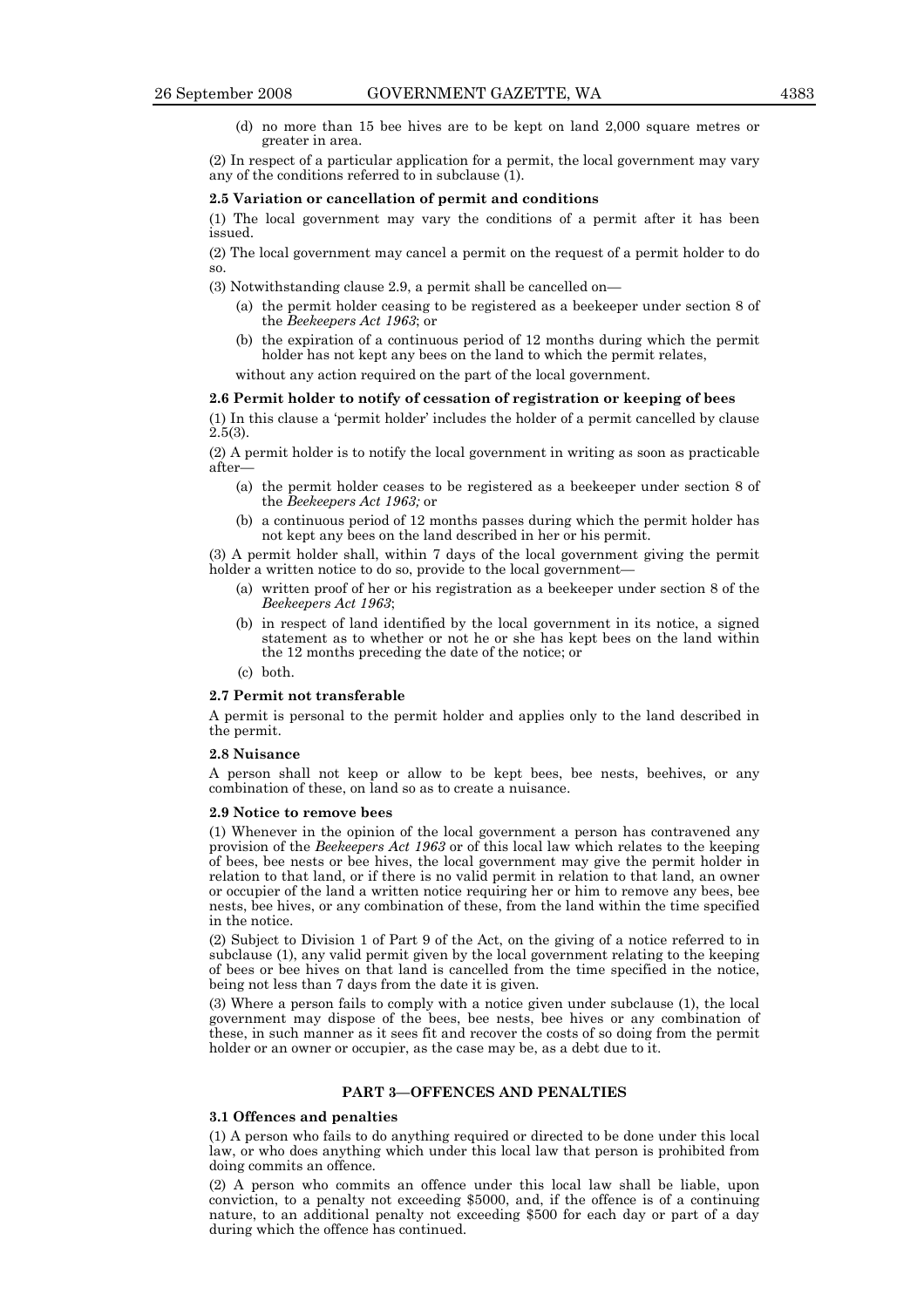## **3.2 Modified penalties**

(1) An offence against a clause specified in the Schedule is a prescribed offence for the purposes of section 9.16(1) of the Act.

(2) The amount of the modified penalty for a prescribed offence is that specified adjacent to the clause in the Schedule.

(3) For the purpose of guidance only, before giving an infringement notice to a person in respect of the commission of a prescribed offence, an authorised person should be satisfied that—

- (a) commission of the prescribed offence is a relatively minor matter; and
- (b) only straightforward issues of law and fact are involved in determining whether the prescribed offence was committed, and the facts in issue are readily ascertainable.

## **3.3 Form of notices**

For the purposes of this local law—

- (a) the form of the infringement notice referred to in section 9.16 of the Act is to be in the form of Form 2 of Schedule 1 of the *Local Government (Functions and General) Regulations 1996*; and
- (b) the form of the withdrawal of infringement notice referred to in section 9.20 of the Act is to be in the form of Form 3 in Schedule 1 of the *Local Government (Functions and General) Regulations 1996*.

### **3.4 Objections and appeals**

When the local government makes a decision under this local law as to whether it will—

- (a) grant or refuse to grant a person a permit;
- (b) vary or cancel a permit; or
- (c) give a person a notice under subclause 2.9(1),

the provisions of Division 1 of Part 9 of the Act and regulation 33 of the *Local Government (Functions and General) Regulations 1996* shall apply to that decision.

| <b>Clause</b> | Description                                                                                            | Modified<br>Penalty \$ |
|---------------|--------------------------------------------------------------------------------------------------------|------------------------|
| 2.1(1)        | Failure to obtain permit to keep bees                                                                  | 125                    |
| 2.1(3)        | Failure to comply with obligation when temporarily<br>keeping bees                                     | 125                    |
| 2.3(2)        | Failure to comply with a condition of a permit to keep bees                                            | 125                    |
| 2.6(3)        | Failure to comply with notice of local government                                                      | 125                    |
| 2.8           | Creation of nuisance from keeping of bees, bee nests or<br>beehives                                    | 125                    |
| 2.9(1)        | Failure to comply with notice to remove bees, bee nests or<br>bee hives for contravention of local law | 125                    |

## Schedule PRESCRIBED OFFENCES

————

Dated this 15th day of September 2008.

The Common Seal of the Shire of Kalamunda was affixed by authority of a resolution of the Council in the presence of—

———————————

DONALD McKECHNIE, Shire President. JAMES TRAIL, Chief Executive Officer.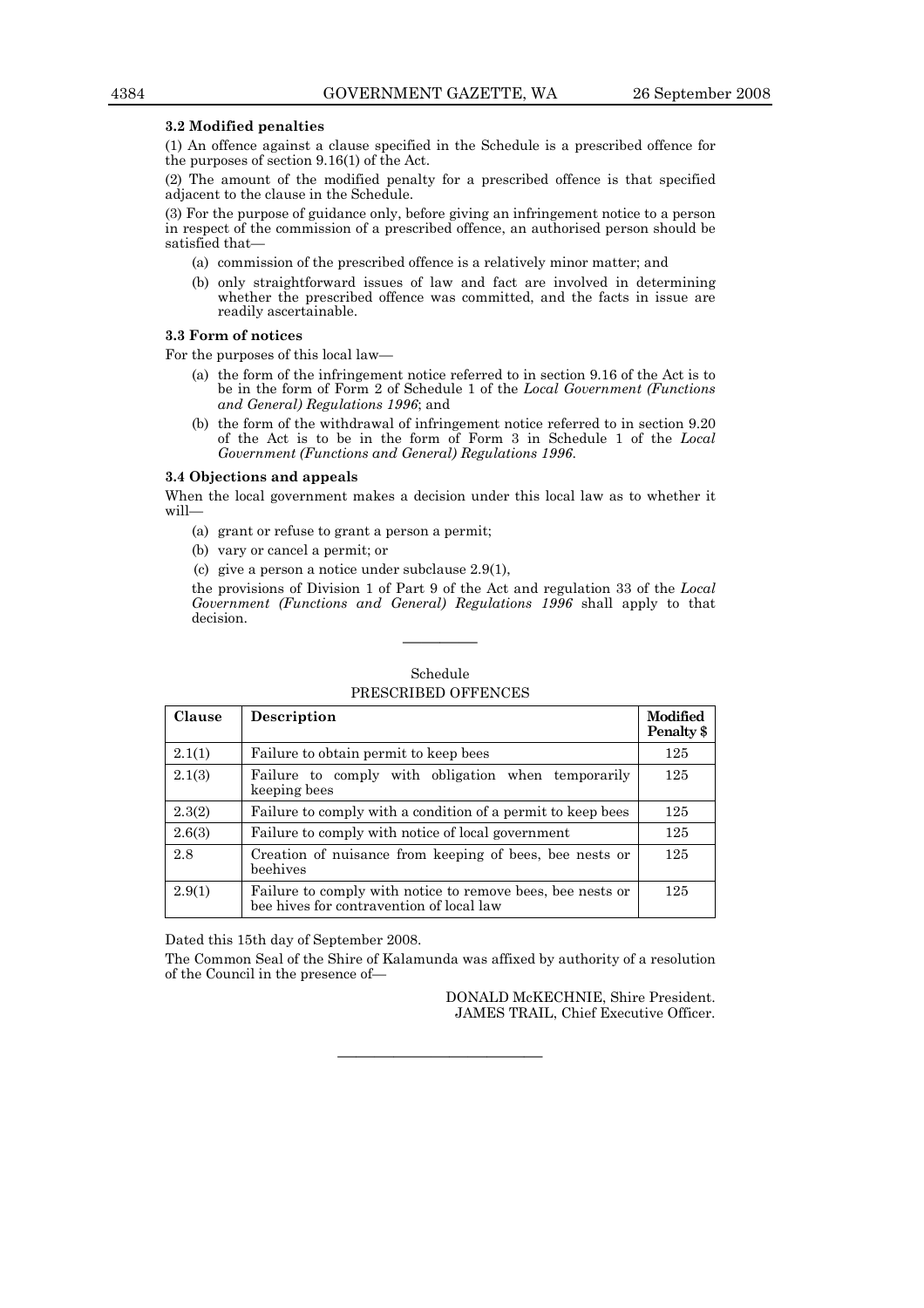# **— PART 2 —**

## **ENERGY**

**EN401\*** 

## **ELECTRICITY INDUSTRY ACT 2004**

NOTICE UNDER SECTION 23 (1) NOTICE OF DECISIONS

Notice is given that the following Generation Licence has been granted—

| Licensee:              | Western Energy Pty Ltd                                                                                                                                                                                             |
|------------------------|--------------------------------------------------------------------------------------------------------------------------------------------------------------------------------------------------------------------|
| Issue Date:            | 15 September 2008                                                                                                                                                                                                  |
| Address of Licensee:   | Unit 3<br>77 Mill Point Road<br>South Perth WA 6151                                                                                                                                                                |
| Classification:        | Generation (EGL 19)                                                                                                                                                                                                |
| Term of Licence:       | Up to and including 14 September 2038                                                                                                                                                                              |
| Area Covered:          | Corner of Mason and Donaldson Roads, Kwinana, Western<br>Australia. Lot 13 on Plan 13572 being part of the land<br>comprised in Certificate of Title of Volume 2230 Folio 46 as set<br>out in Plan No. ERA-EL-115. |
| Inspection of Licence: | <b>Economic Regulation Authority</b><br>6th Floor<br>197 St Georges Terrace<br>Perth WA 6000                                                                                                                       |
|                        | http:// www.era.wa.gov.au                                                                                                                                                                                          |
|                        | I VNIDONI $\cap$ DOWE Chainman                                                                                                                                                                                     |

LYNDON G. ROWE, Chairman, Economic Regulation Authority.

## **JUSTICE**

**JU401\*** 

## **JUSTICES OF THE PEACE ACT 2004**

APPOINTMENT

It is hereby notified for public information that His Excellency the Governor in Executive Council has approved of the following to the Office of Justice of the Peace for the State of Western Australia— Joyce Helen Harding of 171 Carlin Road, Bakers Hill

> RAY WARNES, Executive Director, Court and Tribunal Services.

## **LOCAL GOVERNMENT**

**LG401\*** 

## **LOCAL GOVERNMENT ACT 1995**

**LOCAL GOVERNMENT (FINANCIAL MANAGEMENT) REGULATIONS 1996** 

*Shire of Cunderdin* 

NOTICE OF INTENT TO REVEST LAND IN THE CROWN FOR NON PAYMENT OF RATES OR SERVICE CHARGES

Notice is hereby given that under section 6.74 of the *Local Government Act 1995*, as rates or service charges have been unpaid for a period of at least three years the Shire of Cunderdin intends to have revested in the Crown the land listed below.

Signed for and on behalf of the Shire of Cunderdin this 19th day of September 2008.

G. M. TUFFIN, Chief Executive Officer.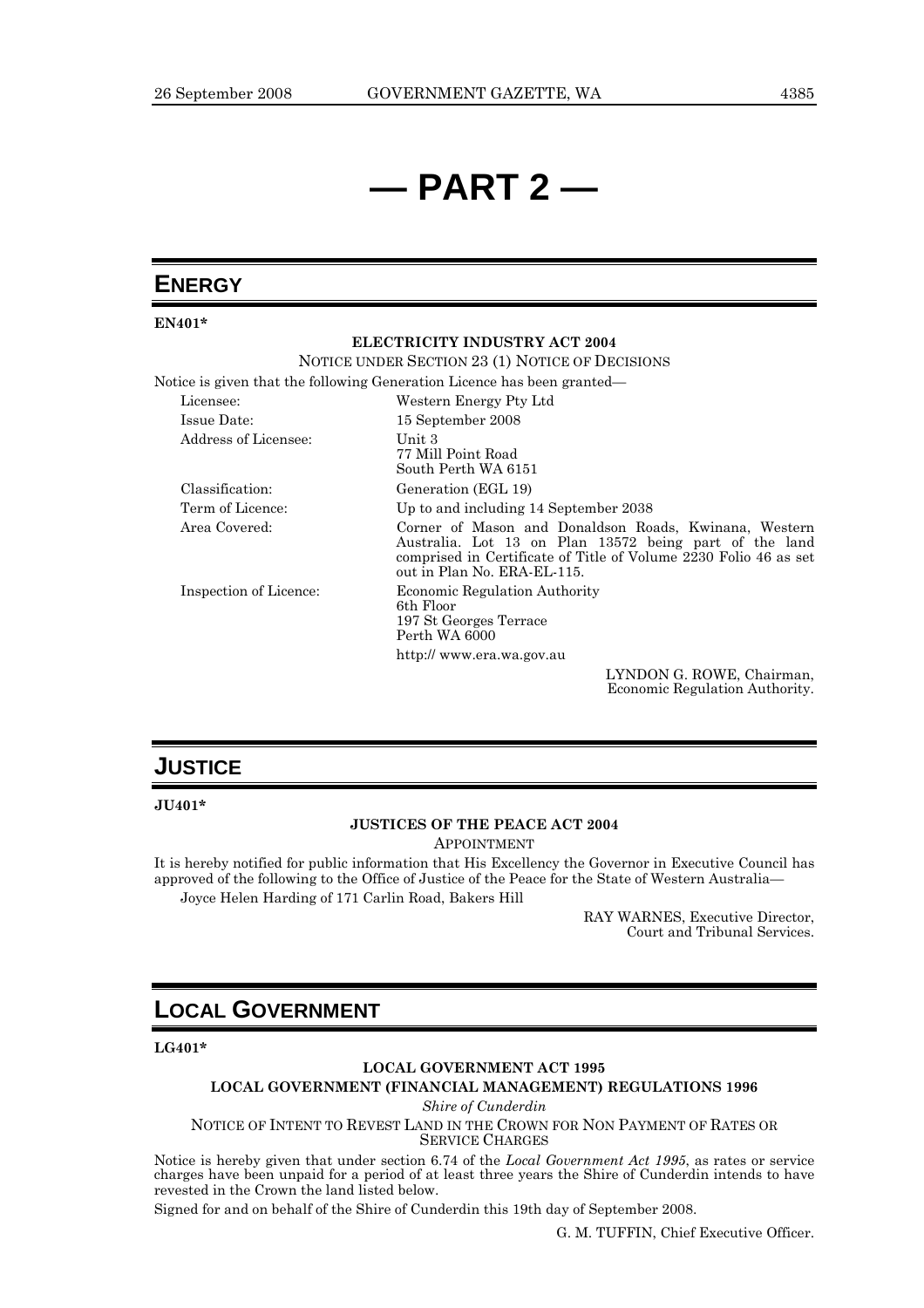## 4386 GOVERNMENT GAZETTE, WA 26 September 2008

| Description<br>of Land | Plan/<br>Diagram<br>Number | Title<br>Number     | Area<br>m <sup>2</sup> | Street<br>Name           | Description<br>of Improve-<br>ments | Name of<br>Owner                     | Name of<br>Others<br>appearing to<br>have an<br>interest                              | Rates/Service<br>Charges<br>Outstanding<br>19/9/08 |
|------------------------|----------------------------|---------------------|------------------------|--------------------------|-------------------------------------|--------------------------------------|---------------------------------------------------------------------------------------|----------------------------------------------------|
| Lot $286$              | P222787                    | Vol 2129<br>Fol 818 | 8,777                  | Collins St               | Nil                                 | <b>Bernadette</b><br>El Nachef       | William Allan<br>Spurr, Robert<br>Allan Randall,<br>Official Trustee<br>in Bankruptcy | \$1,732.22                                         |
| Lot 296                | P222787                    | Vol 2129<br>Fol 828 | 9,864                  | Cameron St.<br>Meckering | Nil                                 | Mark<br>Andrew<br>Nungent            | William Allan<br>Spurr, Robert<br>Allan Randall,<br>Official Trustee<br>in Bankruptcy | \$1,732.22                                         |
| Lot 285                | P222787                    | Vol 2129<br>Fol 817 | 8,448                  | Collins St.<br>Meckering | Nil                                 | Mark<br>Andrew<br>Nungent            | William Allan<br>Spurr, Robert<br>Allan Randall.<br>Official Trustee<br>in Bankruptcy | \$1,732.22                                         |
| Lot 246                | P222787                    | Vol 2067<br>Fol 476 | 8,549                  | Moore North<br>Rd        | Nil                                 | Lionel<br>Leslie<br>Roper<br>Seymour |                                                                                       | \$2,270.54                                         |

## **LG402\***

## **BUSH FIRES ACT 1954**

———————————

*City of Swan* 

BUSH FIRE CONTROL OFFICERS

It is hereby advised that the following persons are appointed as City of Swan Bush Fire Control Officers under the *Bush Fires Act 1954*, Part IV Division 1 Section 38. Chief Bush Fire Control Officer – Wayne Cooke (Community Fire Manager-Swan) Deputy Chief Bush Fire Control Officers – (1) Greg Dunstan (City of Swan)

(2) Sean Corbin (East Gidge VBFB)

(3) Kerry Lovett (West Swan VBFB)

## **BUSHFIRE CONTROL OFFICERS:**

Markus Gaschk (City of Swan) Kevin Richardson (City of Swan) Robert Caccetta (City of Swan) David Spice (East Swan VBFB) Jacki Head (City of Swan) Russell Bom (Bullsbrook VBFB)

Kelsey Hemmings (West Swan VBFB) Warwick Kilworth\* (West Swan VBFB) Jane Lees (City of Swan) Lindsay Smith (East Swan VBFB) Neill Barry (City of Swan) Les Swannell\* (East Swan VBFB) Patrick Hedges (City of Swan) Adrian Gallichan\* (East Swan VBFB) Gavin Eva (City of Swan) Alan Raeburn (Bullsbrook VBFB) Rhett Walker (City of Swan) Michael Walker\*(Bullsbrook VBFB) Cavell Altman (City of Swan) Peter Straughan\* (Bullsbrook VBFB) Jackie Strelein (City of Swan) Phillip Corbin (East Gidgegannup VBFB) Vince Pullella (East Gidgegannup VBFB) Alisdair McCrudden\* (East Gidgegannup VBFB) Laurie Garcia\* (East Gidgegannup VBFB) John Mangini (West Gidgegannup VBFB) John Eva (West Gidgegannup VBFB) Michelle Zimmel (West Gidgegannup VBFB)

\* refers to restricted role as BFCO

CANCELLATIONS: All other previous appointments.

By order of the Council,

<sup>( )</sup> denotes brigade represented.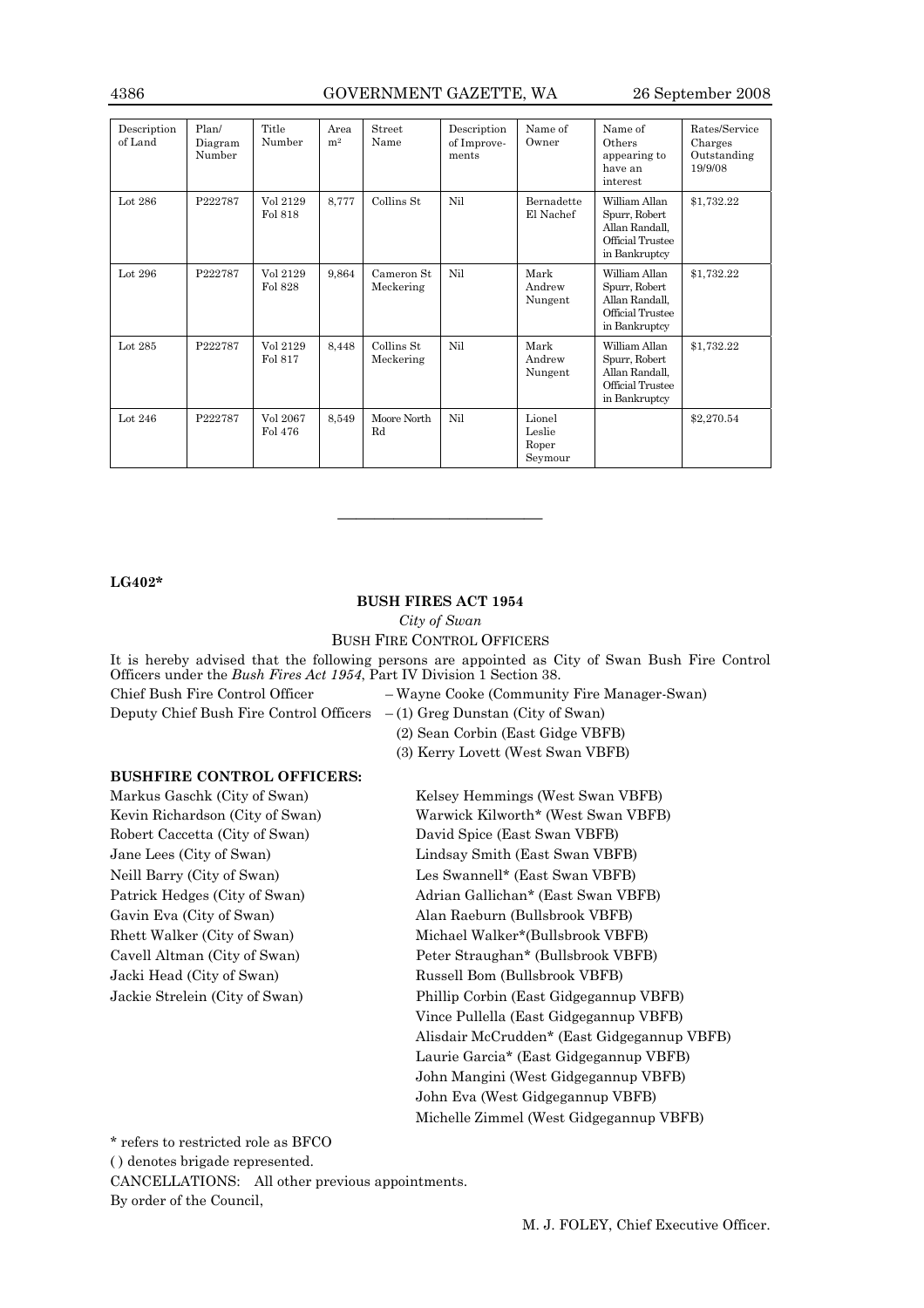## **LG501\***

## **BUSH FIRES ACT 1954**

## *Shire of Corrigin*

## FIRE BREAK ORDER

### Notice to all Owners and or Occupiers of land in the Shire of Corrigin

Pursuant to the powers contained in section 33 of the Bush Fires Act 1954, you are hereby required on or before 31 October 2008, to plough, scarify, cultivate, spray or otherwise clear and thereafter maintain free of all inflammable material until 15 April 2009 firebreaks in the following dimensions, on the land owned or occupied by you.

### **1. RURAL LAND**

1.1 Firebreaks of not less than 2.44 metres (8 feet) in width must be constructed along and within 20 metres of all external boundaries of the property owned or occupied by you. If any portion of the land adjoins a public road or railway line, a firebreak must also be constructed along that boundary.

1.2 Property in excess of 250 hectares shall have fire breaks positioned as necessary to divide land into areas not exceeding 250 hectares each completely surrounded by a firebreak.

1.3 Clear and maintain firebreaks at least 2.44 metres (8 feet) wide within 20 metres of the perimeter of any building or group of buildings, fuel tanks or haystack, in such a manner as to fully encircle the structure/s.

1.4 During any period when harvesting operations are being conducted, there shall be provided an operational mobile firefighting unit with a minimum capacity of 500 litres of water located in or immediately adjacent to the paddock being harvested. The responsibility to supply the unit is that of the landowner/occupier.

### **2. TOWN SITES**

2.1 Where the area of the land is 0.2 hectares (one half of one acre) or less, you shall clear all inflammable material on the land from the whole of the land.

2.2 Where the area of the land exceeds 0.2 hectares (one half of one acre), you shall clear of all inflammable material, firebreaks not less than 2.44 metres (8 feet) wide immediately inside all external boundaries of the land, and also immediately surrounding all buildings, haystacks and fuel ramps situated on the land, and also immediately surrounding any drums or drums situated on the land which are normally used for the storage of fuel, whether they contain fuel or not.

## **3. GENERAL PROVISIONS**

The term *"Inflammable Material"* for the purpose of this notice includes bush (as defined in the Bush Fires Act 1954), timber, boxes, cartons, paper, and the like inflammable materials, rubbish and any combustible matter, but does not include buildings, green standing trees and bushes or growing bushes or plants in gardens or lawns.

 If it is considered to be impractical for any reason to provide firebreaks in the position or adhere to the provisions required by this notice, the written approval of Council or a duly authorised officer must be obtained to prepare such firebreaks in an alternative position. If permission is not granted by Council or a duly authorised officer you shall comply with the requirements of this order.

A *"Harvesting/Total Movement Ban"* includes harvesting and the movement of vehicles in paddocks, except vehicles carrying water to stock. Contractors carting lime, gypsum or fertilizer are allowed to enter into paddocks to unload at any time that there is a "*Harvest*/*Total Movement Ban"* in place on the condition that a manned fire unit with at least 500 litres of water is in attendance. *Harvesting is not permitted on Christmas Day and New Years Day.* 

The penalty for failing to comply with this order is a fine of not more than one thousand dollars (\$1000) and a person in default is also liable, whether prosecuted or not, to pay the cost of performing the work directed by this notice, if it is not carried out by the owner or occupier by the date required by this notice.

## **Fire Control Officers—**

| <b>BILBARIN BRIGADE</b>                           | <b>BULLARING BRIGADE</b>                            |                           | <b>BULYEE BRIGADE</b>                        | KUNJIN BRIGADE               |
|---------------------------------------------------|-----------------------------------------------------|---------------------------|----------------------------------------------|------------------------------|
| Sandow Jacobs<br>David Bolt<br><b>Bruce Mills</b> | Andrew Szczecinski<br>Trevor Elsegood<br>Greg Evans | Wes Baker<br>Clive Turner | Ray Hathaway                                 | Tony Guinness<br>John Hewett |
| Steven Bolt                                       | Greg Doyle<br>Craig Jesperson<br>Charlie Bell       |                           |                                              |                              |
| CORRIGIN EAST BRIGADE                             |                                                     | <b>GORGE ROCK BRIGADE</b> | CENTRAL BRIGADE                              |                              |
| Phil Pontifex<br>Tim George                       | <b>Bryce Nicholls</b><br>Norm Talbot                |                           | Don Stevens<br>Adam Rendell<br>Julian Murphy |                              |

## **Fire Weather Officers—**

Wes Baker (CBFCO) Greg Evans (DCBFCO) Sandow Jacobs

Allen Price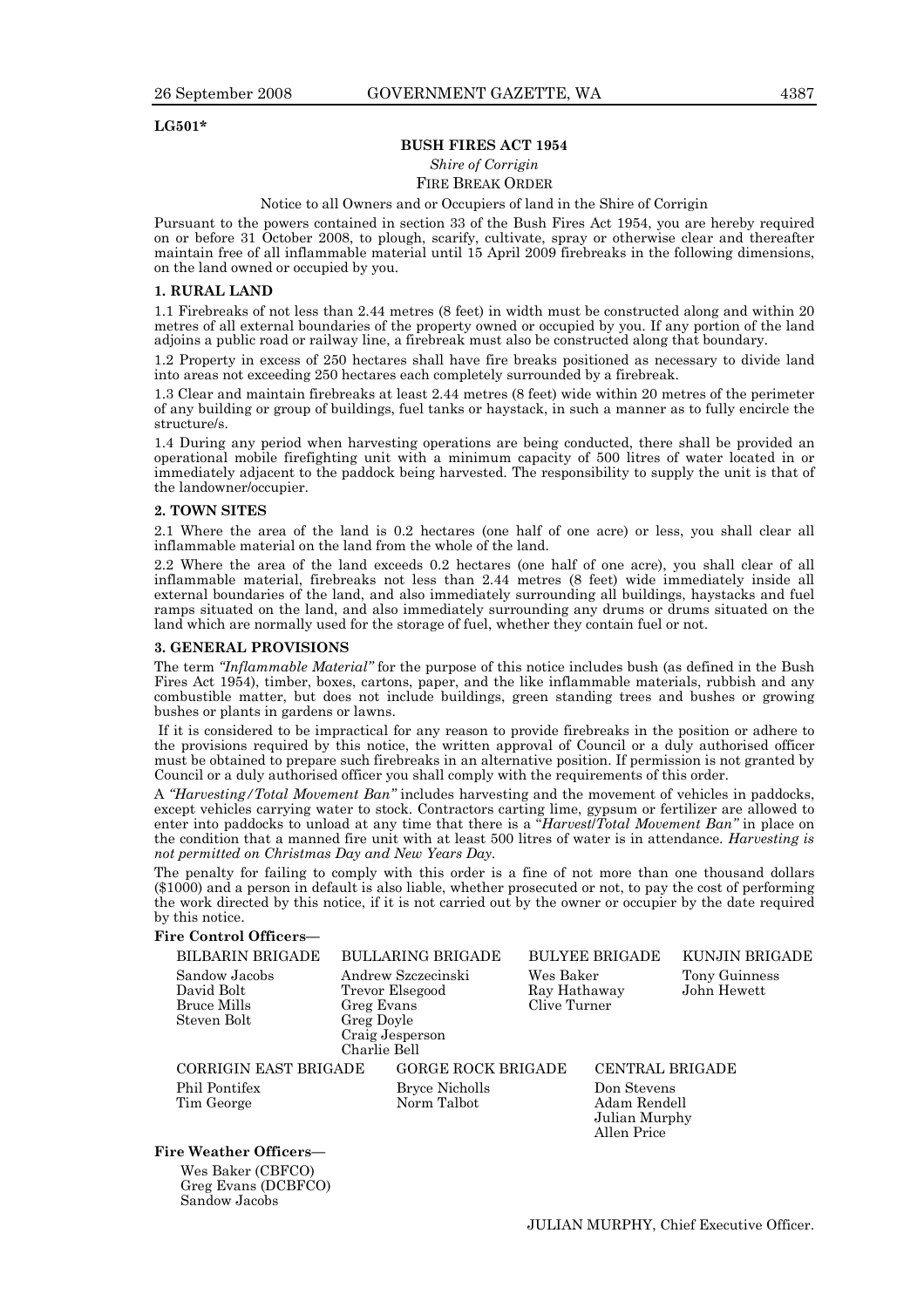## **MARINE/MARITIME**

**MX401\*** 

## **WESTERN AUSTRALIAN MARINE ACT 1982 NAVIGABLE WATERS REGULATIONS 1958**

*City of Bunbury*  WATER SKI AREA

Koombana Bay

Department for Planning and Infrastructure, Fremantle WA, 26 September 2008.

Acting pursuant to the powers conferred by Regulation 48A of the Navigable Waters Regulations the Department for Planning and Infrastructure by this notice revokes Notice TR401 as published in the *Government Gazette* on 7 December 2001, relating to the water ski area in Koombana Bay, Bunbury. Providing that this revocation will apply only between 1300 and 1600 hrs on Saturday 27 September 2008 and between 0730 and 1630 hrs on Sunday 28 September 2008, to allow for an approved aquatic event being held by Jet Sport West.

> DAVID HARROD, General Manager, Marine Safety, Department for Planning and Infrastructure.

## **MINERALS AND PETROLEUM**

**MP401\*** 

## **MINING ACT 1978**

NOTICE OF APPLICATION FOR AN ORDER FOR FORFEITURE

Department of Industry and Resources, Leonora.

In accordance with Regulation 49(2)(c) of the *Mining Regulations 1981*, notice is hereby given that the following licences are liable to forfeiture under the provisions of Section 96(1)(a) of the *Mining Act 1978* for failure to comply with the prescribed expenditure conditions.

————

E. LANGDON, Warden.

To be heard by the Warden at Leonora on 28 October 2008.

MOUNT MARGARET MINERAL FIELD *Mount Malcolm District*  Prospecting Licences

| P37/6602 | Costello: Phillip Gerard |
|----------|--------------------------|
|          | Reed Resources Ltd       |
| P37/6898 | Midas Resources Ltd      |
| P37/6899 | Midas Resources Ltd      |
| P37/6900 | Midas Resources Ltd      |
| P37/6901 | Midas Resources Ltd      |
| P37/6902 | Midas Resources Ltd      |
| P37/6903 | Midas Resources Ltd      |
| P37/6904 | Midas Resources Ltd      |
| P37/6905 | Midas Resources Ltd      |
| P37/6906 | Midas Resources Ltd      |
| P37/6907 | Midas Resources Ltd      |
|          |                          |

MOUNT MARGARET MINERAL FIELD

*Mount Morgans District*  Prospecting Licences

| P39/2544 | Austwhim Resources Pty Ltd     |
|----------|--------------------------------|
| P39/2547 | Austwhim Resources Pty Ltd     |
| P39/2548 | Austwhim Resources Pty Ltd     |
| P39/2613 | Barrick (Granny Smith) Pty Ltd |
| P39/2635 | Austwhim Resources Pty Ltd     |
| P39/2636 | Austwhim Resources Pty Ltd     |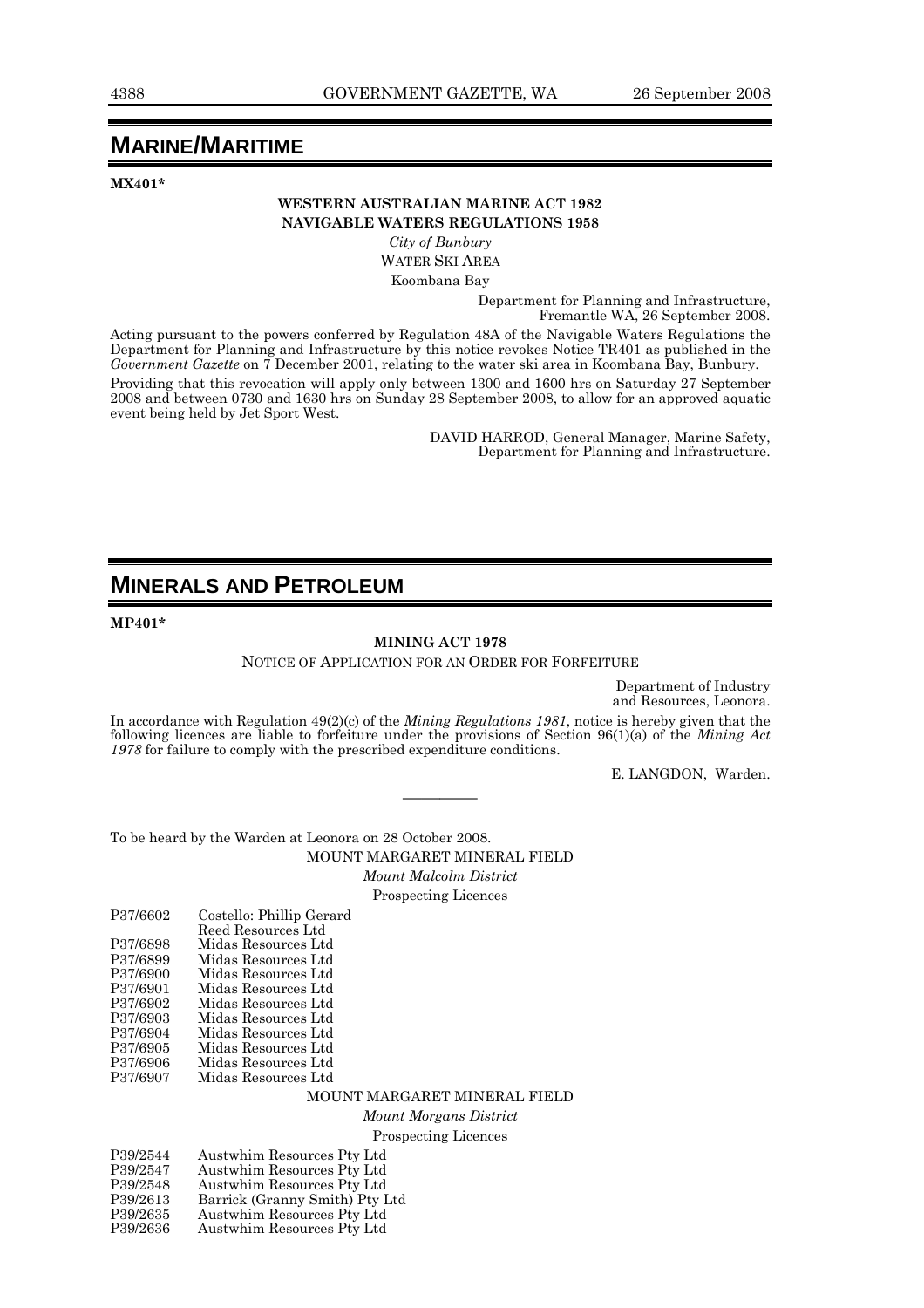P39/2637 Austwhim Resources Pty Ltd<br>P39/4048 Barrick (Granny Smith) Pty I Barrick (Granny Smith) Pty Ltd P39/4080 Barrick (Granny Smith) Pty Ltd

### **MP402\***

## **MINING ACT 1978**

## NOTICE OF APPLICATION FOR AN ORDER FOR FORFEITURE

———————————

Department of Industry and Resources, Leonora.

In accordance with Regulation 49(2)(c) of the *Mining Regulations 1981*, notice is hereby given that the following licences are liable to forfeiture under the provisions of Section 96(1)(a) of the *Mining Act 1978* for failure to lodge a report within the prescribed period.

————

E. LANGDON, Warden.

To be heard by the Warden at Leonora on 28 October 2008. MOUNT MARGARET MINERAL FIELD

*Mount Malcolm District* 

Prospecting Licences

| P37/6571 | Johnston: Lionel Gordon      |
|----------|------------------------------|
|          | Johannessen: Evie            |
|          | Hunter: Brian James          |
| P37/6572 | Johnston: Lionel Gordon      |
|          | Johannessen: Evie            |
|          | Hunter: Brian James          |
| P37/6633 | Van Blitterswyk: Wayne Craig |
| P37/6805 | Van Blitterswyk: Wayne Craig |
|          | MOUNTENT MARCHAIGHT          |

## MOUNT MORGANS DISTRICT

Prospecting Licence

| P39/2493 | Blackley: Keer Thomas |
|----------|-----------------------|
| P39/4540 | Beograd Pty Ltd       |

**MP403\*** 

## **MINING ACT 1978**

———————————

NOTICE OF APPLICATION FOR AN ORDER FOR FORFEITURE

Department of Industry and Resources, Leonora.

In accordance with Regulation 49(2)(c) of the *Mining Regulations 1981*, notice is hereby given that the following licences are liable to forfeiture under the provisions of Section 96(1)(a) of the *Mining Act 1978* for non-payment of rent.

————

E. LANGDON, Warden.

To be heard by the Warden at Leonora on 28 October 2008. MOUNT MARGARET MINERAL FIELD *Mount Malcolm District* 

Prospecting Licences

|                                  | $1.00$ $\mu$ $\sigma$ $\sigma$ $\frac{1}{2}$ and $\sigma$ and $\sigma$               |
|----------------------------------|--------------------------------------------------------------------------------------|
| P37/6633<br>P37/6636<br>P37/6805 | Van Blitterswyk: Wayne Craig<br>Eagle Eye Metals Ltd<br>Van Blitterswyk: Wayne Craig |
|                                  | Miscellaneous Licences                                                               |
| L37/142                          | Dalrymple Resources NL<br>Norilsk Nickel Wildara NL                                  |
|                                  | Mount Morgans District                                                               |
|                                  | <b>Prospecting Licences</b>                                                          |

P39/2493 Blackley: Keer Thomas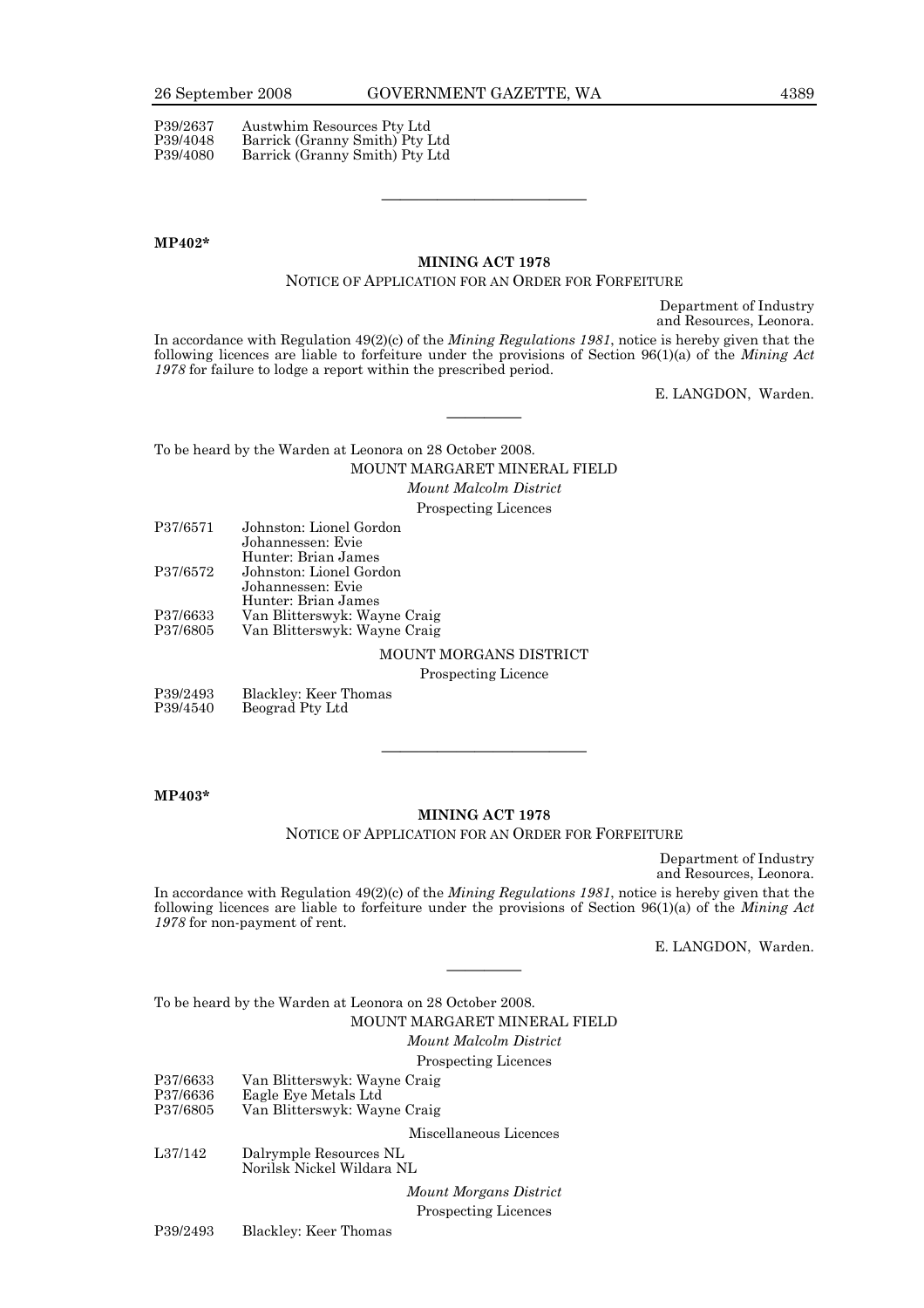## **PLANNING AND INFRASTRUCTURE**

## **PI401\***

## **PLANNING AND DEVELOPMENT ACT 2005**

APPROVED LOCAL PLANNING SCHEME AMENDMENT

*City of Cockburn* 

## Town Planning Scheme No. 3—Amendment No. 62

Ref:85312123120 Pt 62

It is hereby notified for public information, in accordance with section 87 of the Planning and Development Act 2005 that the Minister for Planning and Infrastructure approved the City of Cockburn local planning scheme amendment on  $5$  August 2008 for the purpose of-

- 1. Amending the Scheme Map by extending Development Area 19 (Muriel Court) to include the Mixed Business zone fronting North Lake Road/Tea Tree Close between Semple and Kentucky Courts.
- 2. Amending Schedule 11 Development Area 19 to include provisions relating to the North Lake Road Vehicle Access Policy Plan and amending point 2. to include Mixed Business development, as follows—

Amend existing point 2.

2. ."and mixed business development where appropriate".

Add new points 4-7

 4. Landowners within DA 19 who front North Lake Road/Tea Tree Close between Semple and Kentucky Courts shall comply with the access requirements set out in the North Lake Road Vehicle Access Policy Plan adopted by the Local Government or such other arrangements as considered acceptable to the Local Government.

5. The North Lake Road Vehicle Access Policy Plan sets out criteria relating to—

- Control over the location, design and number of crossovers.
- A requirement, as a condition of development approval or subdivision, for easements in gross in the form of a public access easement on land titles.
- Ensuring that, on land adjacent to North Lake Road, all traffic enters and leaves in a forward direction and is suitable for heavy rigid vehicles.
- 6. Notwithstanding 5. above, Council may make satisfactory arrangements for temporary access to North Lake Road where designated crossover and linking rig ht-of-carriageways have not been created.
- 7. Where temporary access to North Lake Road is agreed to the terms and conditions of such access are to be set out in a legal agreement prepared at the landowners cost.

S. LEE, Mayor. S. G. CAIN, Chief Executive Officer.

**PI402\*** 

### **PLANNING AND DEVELOPMENT ACT 2005**

———————————

METROPOLITAN REGION SCHEME

Notice of Resolution—Clause 27

Lot 1002 Singleton Beach Road, Singleton

*City of Rockingham* 

Amendment 1164/27 File No.: 812-2-28-19

Notice is hereby given that in accordance with Clause 27 of the Metropolitan Region Scheme, the Western Australian Planning Commission (WAPC) resolved on 9 August 2008 to transfer land from the urban deferred zone to the urban zone, as shown on WAPC plan 4.1540.

This amendment is effective from the date of publication of this notice in the *Government Gazette* 

The plan of the Metropolitan Region Scheme amendment may be viewed at the offices of—

- Western Australian Planning Commission, Wellington Street, Perth
- J S Battye Library, Level 3 Alexander Library Building, Perth Cultural Centre
- Municipal office of the City of Rockingham.

WAYNE WINCHESTER, Acting Secretary, Western Australian Planning Commission.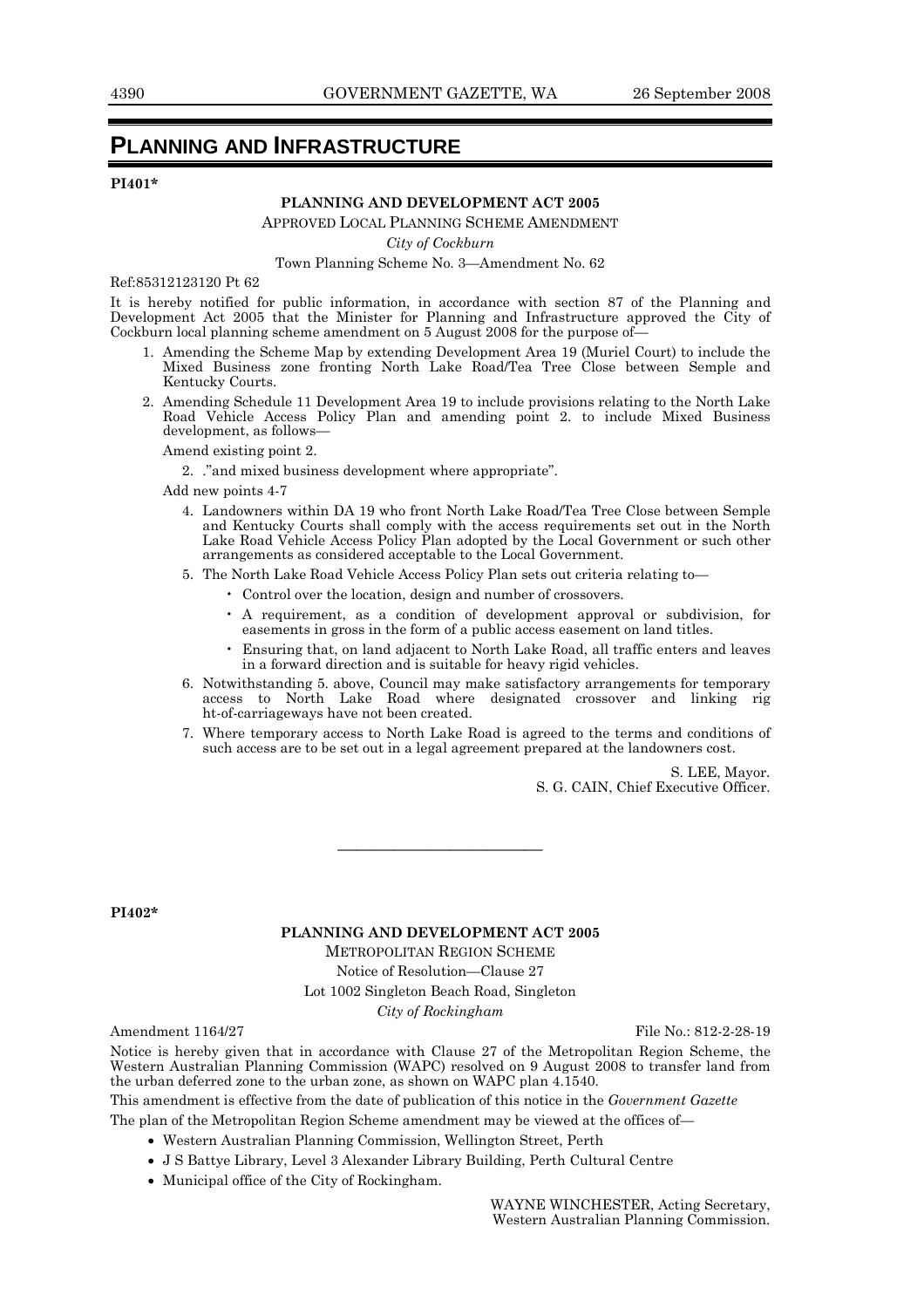## **RACING, GAMING AND LIQUOR**

## **RG401\***

## **LIQUOR CONTROL ACT 1988**

LIQUOR APPLICATIONS

The following is a summary of applications received under the *Liquor Control Act 1988 (the Act)* and required to be advertised.

Any person wishing to obtain more details about any application, or about the objection process, should contact the Department of Racing, Gaming & Liquor, 1st Floor, 87 Adelaide Terrace, Perth, Telephone: (08) 9425 1888, or consult a solicitor or relevant industry organisation.

| App. No. | Applicant                                       | Nature of Application                                                                                                                                                                                        | Last Date<br>for<br>Objections |
|----------|-------------------------------------------------|--------------------------------------------------------------------------------------------------------------------------------------------------------------------------------------------------------------|--------------------------------|
|          | APPLICATIONS FOR THE GRANT OF A LICENCE         |                                                                                                                                                                                                              |                                |
| 12563    | RT & RC Holdings<br>Pty Ltd                     | Application for the grant of a Special Facility licence<br>in respect of premises situated in Joondalup and<br>known as Joondalup Reception Centre                                                           | 30/10/2008                     |
| 12559    | <b>Grant Anthony</b><br>McClintock              | Application for the grant of a Producer's<br>licence in respect of premises situated in<br>Dardanup and known as Moody Cow Brewery                                                                           | 30/10/2008                     |
|          | APPLICATIONS FOR THE REMOVAL OF A LICENCE       |                                                                                                                                                                                                              |                                |
| 10997    | Carmello Borello &<br>Margaret Jean<br>Borrello | Application for the removal of a Wholesale<br>licence from premises situated at 1/9 Mercer<br>Lane, Joondalup and known as Donnelly<br>River Wines, to premises situated at<br>14/21 Warman Street, Neerabup | 9/10/2008                      |

This notice is published under section 67(5) of the Act.

Dated: 24 September 2008.

B. A. SARGEANT, Director of Liquor Licensing.

## **DECEASED ESTATES**

**ZX401\*** 

## **TRUSTEES ACT 1962**

DECEASED ESTATES

Notice to Creditors and Claimants

Creditors and other persons having claims (to which Section 63 of the Trustees Act relates) in respect of the Estates of the undermentioned deceased persons are required to send particulars of their claims to me on or before the 26/10/2008 after which date I may convey or distribute the assets, having regard only to the claims of which I then have notice.

Cook, Doreen Pelling, late of 27 Romani Court Lockridge, died 30.08.2008 (DE19951130EM12)

Dubowicz, Kazimierz, late of 62 Gwenyfred Road South Perth, died 14.09.2008 (DE33049677EM37)

Flood, Muriel Dorothy, late of Kwinana Village Nursing Home 44 Chilcott Street Calista, died 29.05.2008 (DE19801436EM36)

Horrobin, Alma Dorothy, late of 24 Hicks Way Hillarys, died 23.08.2008 (DE19820567EM38)

Hulligan, Francis Joseph, late of 6/20 Staples Street North Fremantle, died 1.04.2008 (DE33064287EM16)

Kindred, Cecil William, late of 10 Olympus Rise Mandurah, died 30.08.2008 (DE19783200EM22)

Mundt, Maureen Violet, late of Osboine Aged Care 39 Newton Street Bayswater, died 10.08.2008 (DE19983431EM36)

Patrick, Brian Mark, late of 4 Parrot Court Gosnells, formerly of 106 Huntingdale Road Huntingdale, died 18.08.2008 (DE19942711EM38)

Petersen, Brent, late of Hillcrest Aged Care Home 23 Harvest Road North Fremantle, died 20.04.2008 (DE33064684EM35)

Prince, Gladys Lilian, late of c/o Clarence Estate 55 Hardie Road Albany, formerly of 50 Dawson Road Youngs Siding, died 12.08.2008 (DE19610255EM214)

Rainbird, Muriel Jean, late of Mirrambeena Nursing Home 14/17 Farrelly Street Margaret River, died 17.08.2008 (DE19781073EM27)

Riordan, Neville John, late of 20 Chadwick Parade Armadale, died 12.07.2008 (DE19891907EM32)